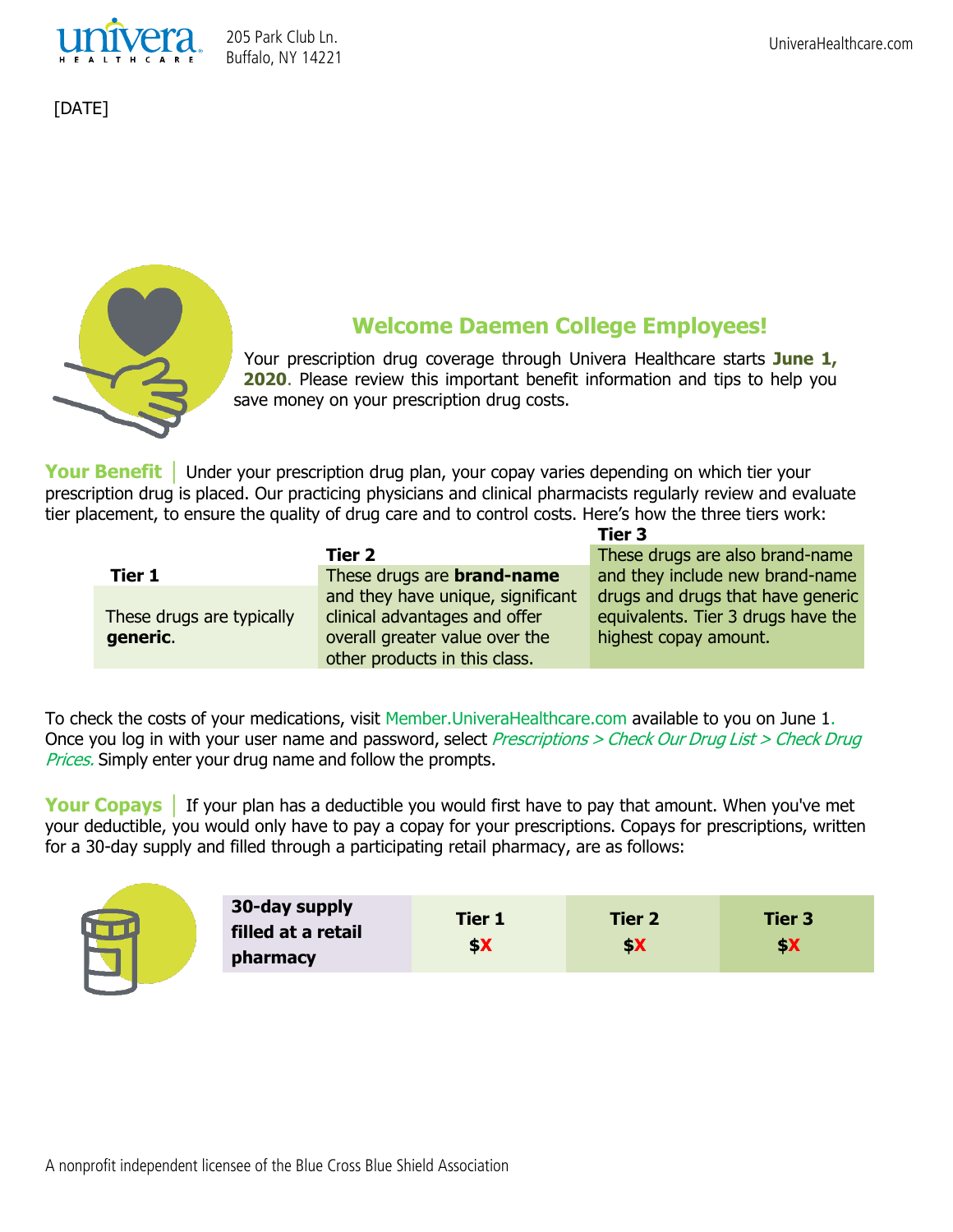

**Participating Network Pharmacies** | You have access to more than 65,000 participating pharmacies in our nationwide Pharmacy Network\*, including national chains and most independents. Simply show your member card at any participating pharmacy; it identifies you as having prescription drug coverage.

**Generic Advantage Program** | Our Generic Advantage program promotes the use of generic medications. If you fill your prescription with a brand-name medication when there is a generic equivalent available, you will pay the difference between the pharmacy's charge for the more costly brandname medication and our price for the less expensive generic.

Check your benefits summary to find out if the Generic Advantage program applies to your plan.

**Specialty Medications and Specialty Pharmacies | Specialty medications are designed for** conditions (such as multiple sclerosis, rheumatoid arthritis, hepatitis C and others) that are difficult to treat with traditional medications. These medications are self-administered and are taken orally, by injection or inhaled.

**Your prescription drug plan requires you to purchase specialty medications through Accredo Health in order to receive coverage. If you use any pharmacy other than Accredo to fill your**  specialty medication(s), you'll have to pay the entire cost. However, when you purchase your specialty medications through Accredo, you will only have to pay your applicable copay.

To learn more about our specialty medication program, or for a complete listing of the specialty medications that must be purchased through the specialty pharmacy network, visit our website at Member.UniveraHealthcare.com. Once you log in with your user name and password, select Prescriptions > Specialty Medications.



**Home Delivery Pharmacies** | You have an opportunity to save money on your prescriptions when you order your medications through one of our mail-service pharmacies, Express Scripts Home Delivery Pharmacy® or Wegmans Home Delivery®.

When you purchase your medications through one of these mail-service pharmacies, you can receive a 90-day supply of your medication for only two copays. **That's <sup>a</sup> savings of one full copayment – and the savings can add up over the course of a year!**

Under your prescription drug plan, you pay the following copayment amounts through Express Scripts Home Delivery Pharmacy or Wegmans Home Delivery for a **90-day** supply:



| 90-day supply<br>filled through | <b>Tier 1</b> | <b>Tier 2</b> | Tier 3 |
|---------------------------------|---------------|---------------|--------|
| home-delivery<br>pharmacy       | <b>\$X</b>    | \$Χ           | \$Χ    |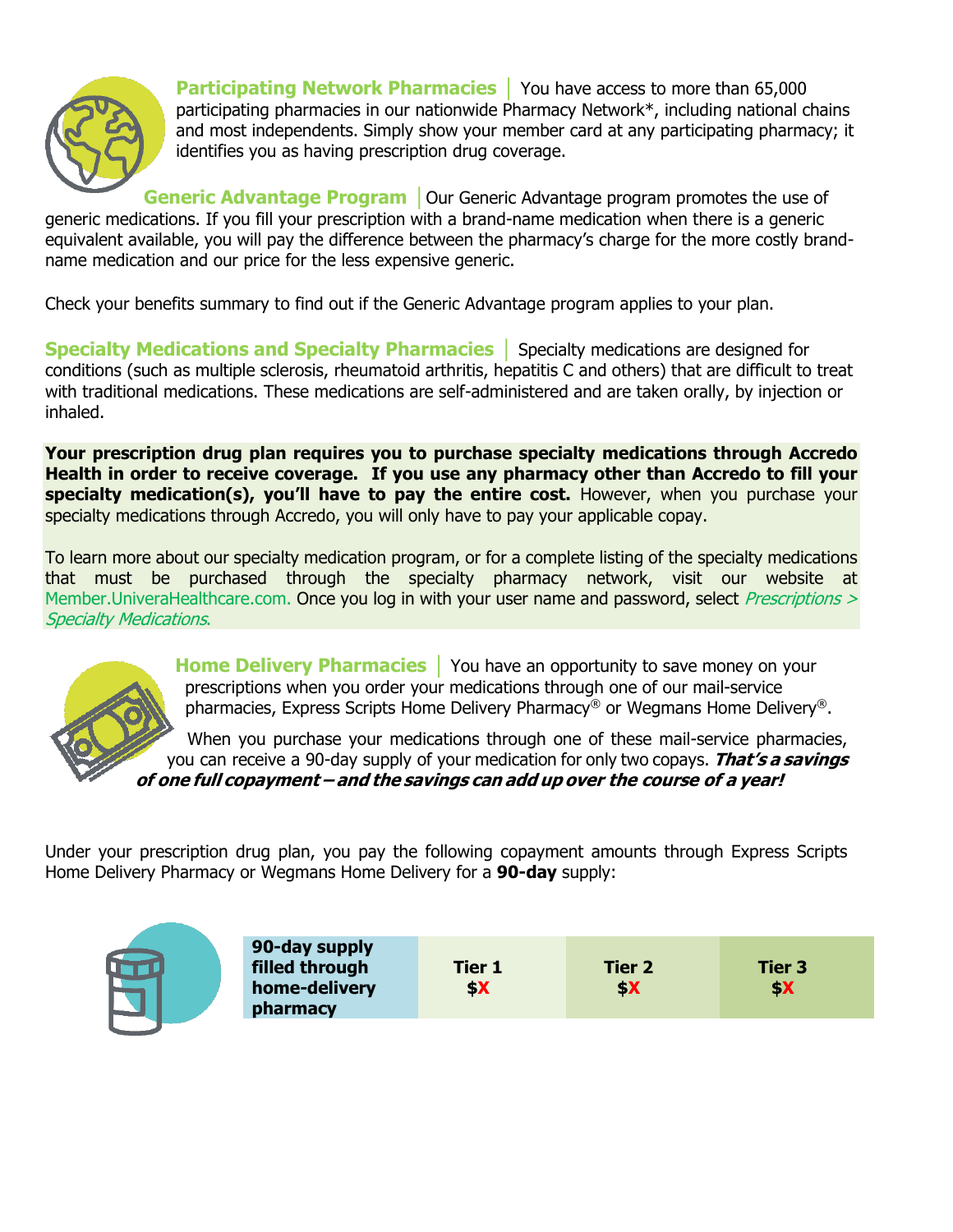|  | Start Saving with Home Delivery! Select a Mail-Service Pharmacy That's Right for YOU! |  |
|--|---------------------------------------------------------------------------------------|--|
|--|---------------------------------------------------------------------------------------|--|

## **Home Delivery Pharmacy Options**

| <b>Express Scripts</b><br><b>Home Delivery</b><br><b>Pharmacy</b> | Go to Express Scripts and register www.express-scripts.com. When you log into<br>your account, you'll be able to quickly fill prescriptions your doctor has sent in<br>electronically, order a refill, check the status of orders, and find savings<br>opportunities. Your account is private and secure.<br>If you have questions, call 1-855-315-5220, 24 hours a day, 7 days a week, to<br>talk with a prescription plan specialist at any time.<br><b>Here's how:</b> |  |
|-------------------------------------------------------------------|---------------------------------------------------------------------------------------------------------------------------------------------------------------------------------------------------------------------------------------------------------------------------------------------------------------------------------------------------------------------------------------------------------------------------------------------------------------------------|--|
|                                                                   | Get started with home delivery by using our <b>mobile app or send in</b><br>orders through the mail (see below for mail option). Download the<br>Express Scripts Mobile App from the App Store (appstore.com) or<br>Google Play (play.google.com).                                                                                                                                                                                                                        |  |
|                                                                   | Download, print and mail a home delivery order form. Include your<br>home delivery copay, a 90-day prescription from your doctor plus refills<br>for up to one year (if applicable). The form is available at<br>Member.UniveraHealthcare.com.<br>Once you log in with your user name and password, select<br>Prescriptions > Mail Service Pharmacy.                                                                                                                      |  |
|                                                                   | <b>ePrescribe.</b> Ask your doctor to send your prescription<br>electronically to the Express Scripts Pharmacy.                                                                                                                                                                                                                                                                                                                                                           |  |
| <b>Wegmans</b><br><b>Home Delivery</b>                            | Call 1-800-586-6910 to set up a home delivery account.<br>When you call, be sure to provide the drug name along with your doctor's<br>name, phone number and address.                                                                                                                                                                                                                                                                                                     |  |



**To take advantage of this cost-saving opportunity, your prescription must be written for up to a 90-day supply**. Additional details on how to use Express Scripts Home Delivery Pharmacy or Wegmans Home Delivery are available at

Member.UniveraHealthcare.com. Once you log in with your user name and password, select Prescriptions > Mail Service Pharmacy.